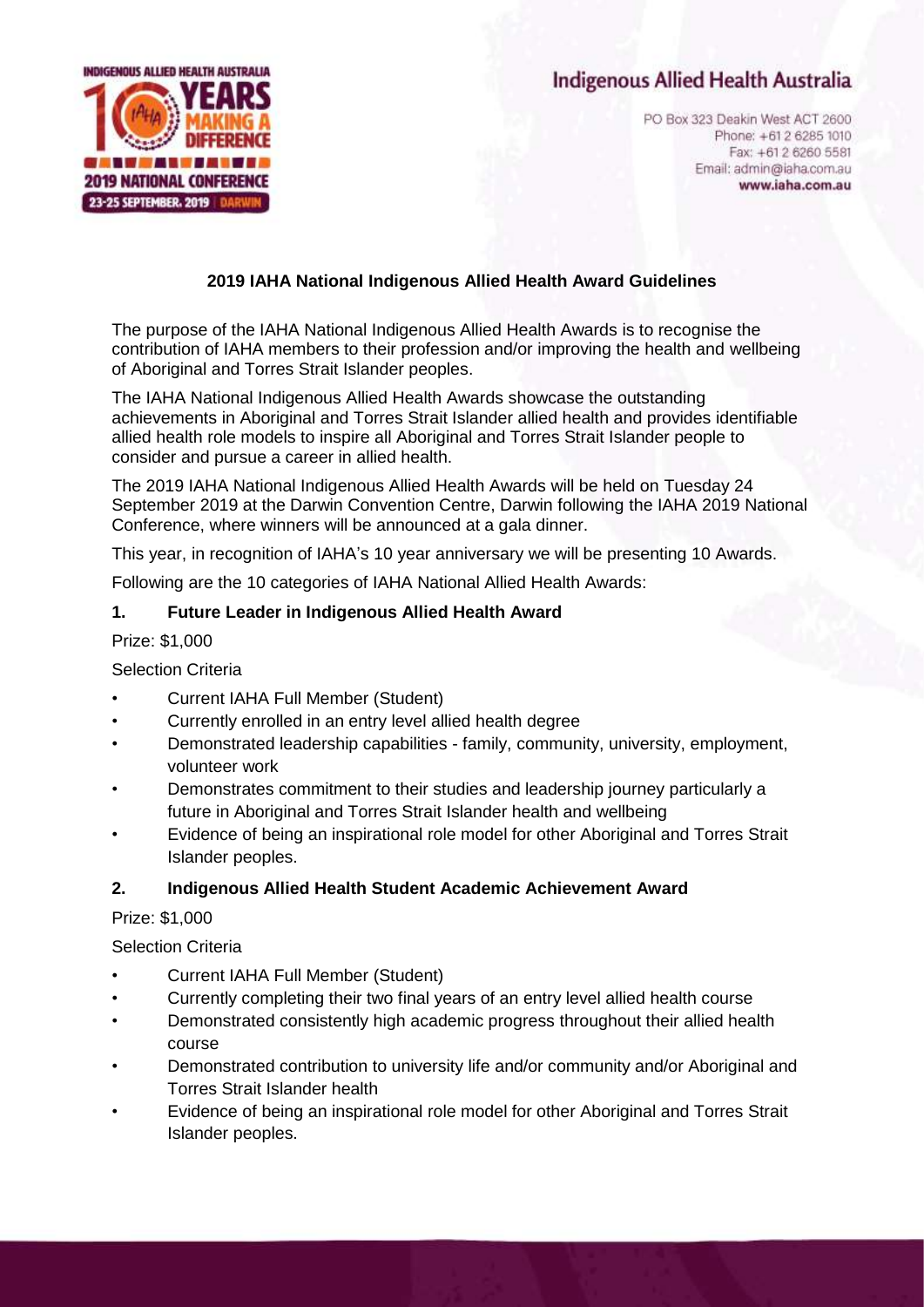# **3. Indigenous Allied Health Professional of the Year Award**

# Prize: \$1,000

# Selection Criteria

- Current IAHA Full Member (Graduate)
- Has graduated from an entry level allied health degree and has worked in a relevant field for at least 5 years.
- Demonstrated commitment, dedication and contribution to improving the health and wellbeing of Aboriginal and Torres Strait Islander individuals, families /or communities within their profession
- Evidence of being an inspirational role model for other Aboriginal and Torres Strait Islander peoples.

# **4. Allied Health Inspiration Award**

### Prize: \$1,000

Selection Criteria

- Current IAHA Full Member (Graduate or Student)
- Demonstrated ability to inspire others through their positive approach to their personal and professional allied health journeys – overcoming challenges and taking a strengths-based approach to success
- Demonstrated commitment to improving the health and wellbeing of Aboriginal and Torres Strait Islander peoples
- Evidence of being an inspirational role model for other Aboriginal and Torres Strait Islander peoples.

# **5. Commitment to Indigenous Health Award**

### Prize: \$1,000

### Selection Criteria

- Current IAHA Associate Member (Individual or Corporate)
- Demonstrated commitment and contribution to improving the health and wellbeing of Aboriginal and Torres Strait Islander peoples through allied health
- Demonstrated cultural responsiveness in the delivery of services/programs/initiatives to Aboriginal and Torres Strait Islander peoples
- Evidence of being an inspirational role model for other Aboriginal and Torres Strait Islander peoples.

# **6. Local Allied Health Champion**

### Prize: \$1,000

# Selection Criteria

- IAHA Aboriginal and Torres Strait Islander members
- Demonstrates commitment to the improvement of Aboriginal and Torres Strait Islander health and wellbeing at a community level
- Demonstrates active participation in building an allied health profile in their community ie. Role model, mentoring, community events etc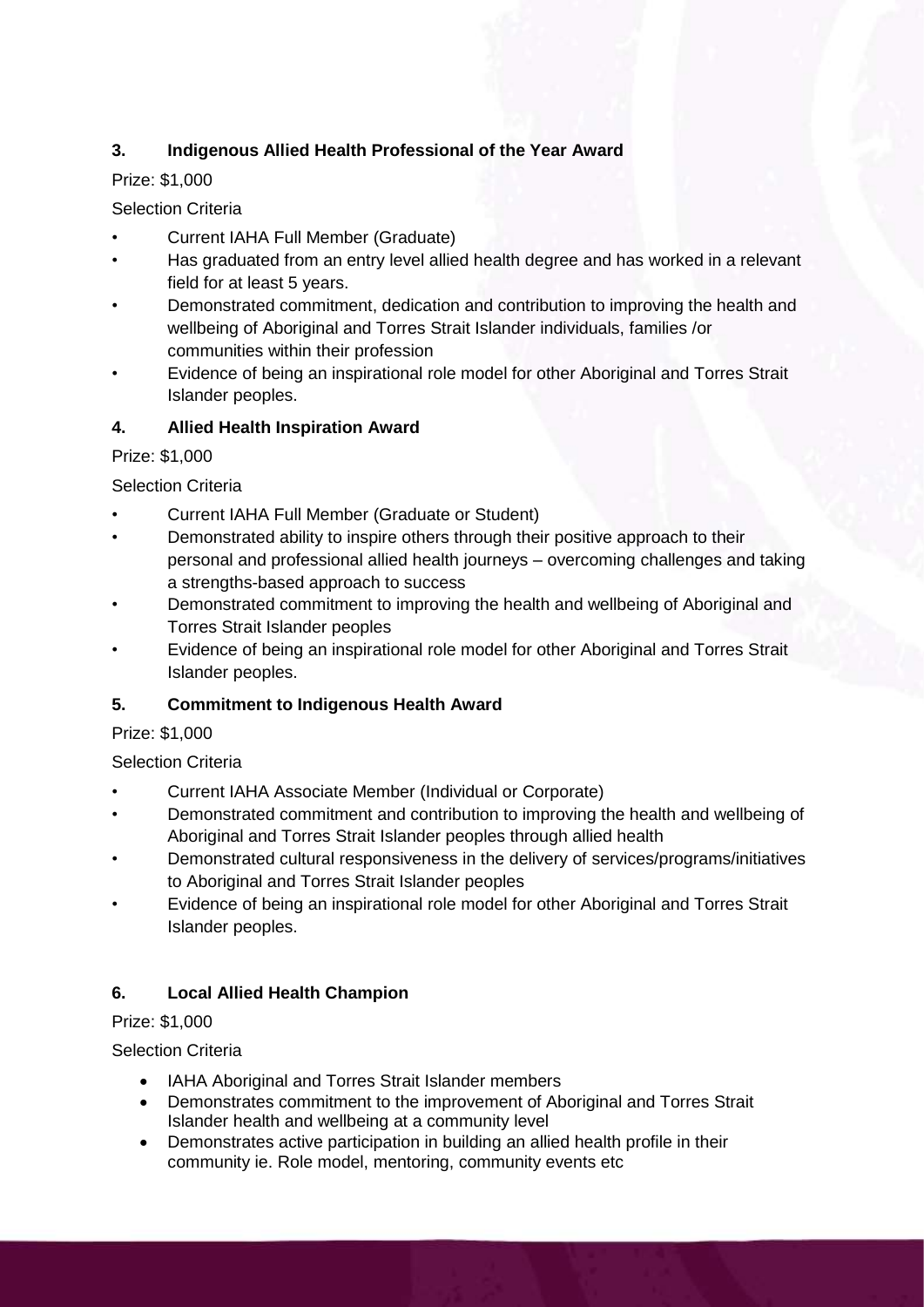• Evidence of being an inspirational role model for other Aboriginal and Torres Strait Islander peoples

### **7. Contribution to Indigenous Research**

Prize \$1000

Selection Criteria

- Current IAHA member Full or Associate
- Demonstrates inclusive partnerships with Aboriginal and Torres Strait Islander community
- Made a significant contribution to the allied health and/or Aboriginal and Torres Strait Islander health and wellbeing sector
- Demonstrates research principles that align with knowledge translation for Aboriginal and Torres Strait Islander peoples

### **8. Workforce Leadership**

Prize \$1000

Selection Criteria

- IAHA Aboriginal and Torres Strait Islander members
- Demonstrates a significant contribution to the allied health workforce ie. Policy, academia, management, support roles etc
- Evidence of being an inspirational role model for other Aboriginal and Torres Strait Islander peoples
- Demonstrates leadership in influencing change in the health system

### **9. Innovative Practice**

Prize \$1000

Selection Criteria

- All IAHA members (Full, Associate, Corporate)
- Demonstrates significant innovation in practice in providing services to Aboriginal and Torres Strait Islander Peoples
- Demonstrates culturally responsive action in service delivery for Aboriginal and Torres Strait Islander Peoples
- Demonstrates leadership in influencing change across allied health and/or related sectors ie. Disability, AOD, Community services etc

### **10. IAHA Life Time Achievement Award**

Awarded to an IAHA Member (Full or Associate) for long standing commitment in their profession and in improving the health and wellbeing of Aboriginal and Torres Strait Islander peoples.

Selection Criteria

- An Aboriginal and/or Torres Strait Islander person
- Has contributed significantly to Aboriginal and Torres Strait Islander Health and wellbeing over 10 years or more (policy, practice, service, academia etc)
- Extensive involvement with IAHA; Aboriginal and Torres Strait Islander peoples and/or communities (minimum 5 years)